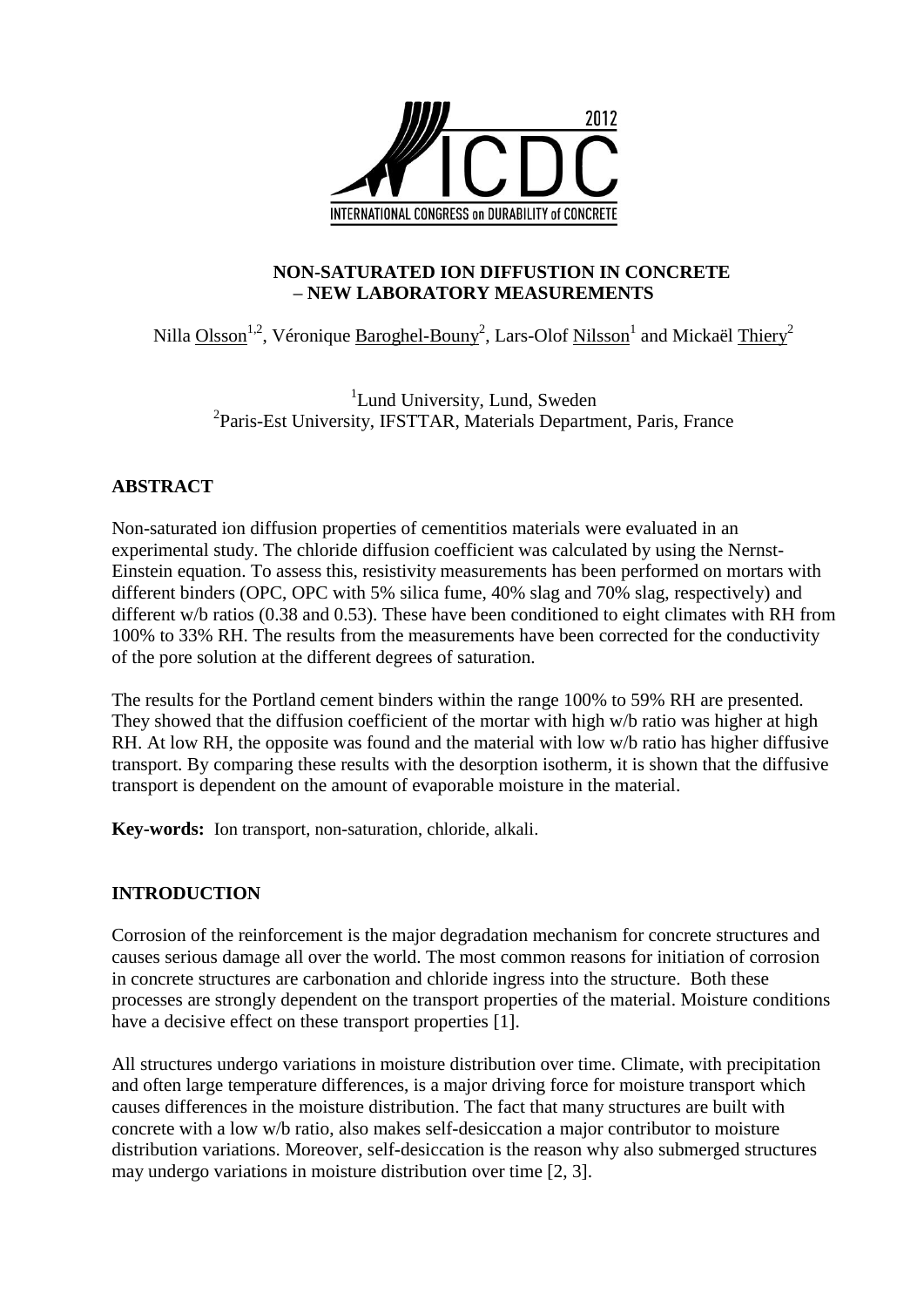No generally accepted method is available for estimating or for measuring ion transport properties in non-saturated conditions [\[4,](#page-11-3) [5\]](#page-11-4). This is a problem when models are used for service life design of concrete structures. For getting accurate results, these models need to take into account the effects moisture variations have on chloride ingress and other ion transport such as leaching. In this area, there is not enough knowledge today to make accurate predictions of structures' service life. There is also a lot of work to be done for understanding the link between transport properties and microstructure [\[6\]](#page-11-5).

The phenomenon of non-saturated ion transport has been investigated in different ways. Several studies, for example Guimaraes et al. [\[7\]](#page-12-0) and Climent et al. [\[8\]](#page-12-1), have used Fick's second law and determined chloride diffusion coefficients from obtained profiles in non-saturated specimens. Guimaraes et al. have used a powder of NaCl for applying the chlorides. Climent et al. have used a gaseous source of chloride to avoid disturbing the conditioning. Vera et al. [\[9\]](#page-12-2) and Nielsen and Geiker [\[10\]](#page-12-3) have in the same way used Fick's second law, but these studies have also taken the binding of chlorides to the paste into consideration. Vera et al. have used the same procedure as Climent et al. Nielsen and Geiker used a NaCl solution and then quickly dried the samples to the same weight as before exposure.

Buchwald [\[11\]](#page-12-4) and Francy [\[12\]](#page-12-5) have both used impedance spectroscopy and Nernst-Einstein's equation for evaluating the chloride diffusion coefficient. Buchwald discusses how different masonry materials show a different behavior with a decreasing degree of saturation. Francy's aim is to model transport, and he concludes that it is crucial to divide the moisture accurately into one part that contributes to ion transport and one part that does not. Otherwise the results can be very misleading. What is also shown in a modeling study by Nilsson [\[13\]](#page-12-6).

In the present work, the effect of moisture content on the diffusion of ions in non-saturated cementitious systems is investigated. The electrical resistivities of mortar samples conditioned to relative humilities from 100% to 33% RH are measured. The Nernst-Einstein equation is used to calculate the chloride diffusion coefficient from these measurements, after correcting the resistivity for changing ion concentrations in pore solution after drying. The effects of moisture content on the convective transport of ions are not included in this study.

# **THEORY**

Ionic diffusion may be compared with electrolytic conduction, which are both a random walk of charged species. The movement is caused by different mechanisms, concentration gradient and electrical potential, respectively. This is the basis for the Nernst-Einstein equation, which was used in this study for evaluating the diffusion transport properties of cementitious materials.

### **The Nernst-Einstein equation**

The Nernst-Einstein equation relates the conductivity of a bulk material  $\sigma(S/m)$  to the diffusion coefficient, D (m<sup>2</sup>/s). The conductivity of the liquid phase  $\sigma_l$ , i.e. the pore solution, in porous materials is much greater than the conductivity of the solid and vapor phases,  $\sigma_s$  and  $\sigma_a$ respectively. Rajabipour [\[14\]](#page-12-7), referred to by [\[15\]](#page-12-8), showed that the contribution to the overall conductivity from the solid and vapor phases, is negligible. Pore solutions are typically in the range of  $\sigma_1 \approx 1$ -20 S/m, the solid phase  $\sigma_8 \approx 10^{-9}$  S/m and air  $\sigma_8 \approx 10^{-15}$  S/m. The Nernst-Einstein equation is given in Equation 1:

$$
\frac{\sigma}{\sigma_0} = \frac{D}{D_0} \tag{1}
$$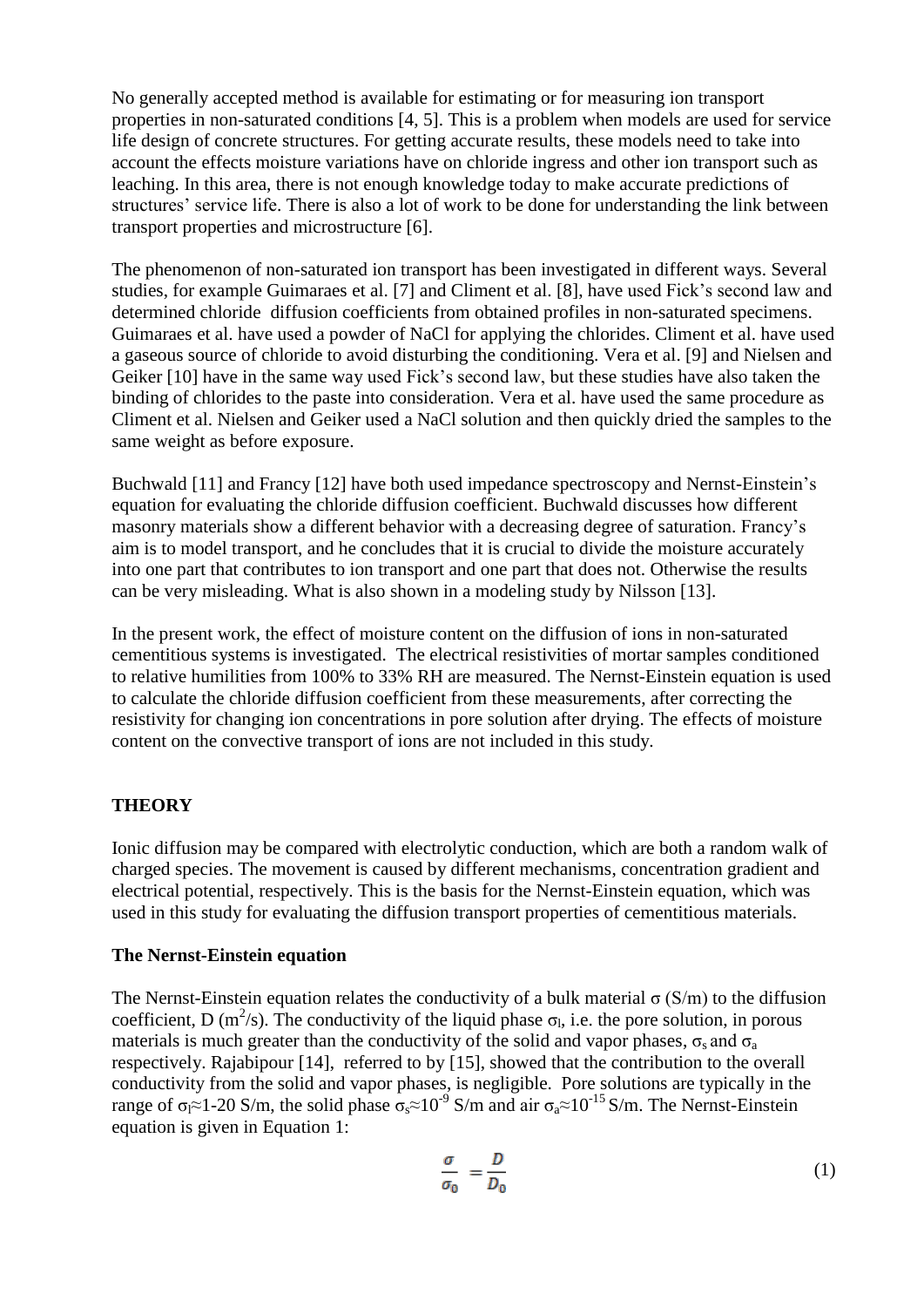where  $\sigma_0$  (S/m) and  $D_0$  (m<sup>2</sup>/s) are the conductivity and the diffusion coefficient of the substance through the liquid phase of the material. For chloride ions  $D_0$  equals 1.483-1.484 x 10<sup>-9</sup> m<sup>2</sup>/s in electrolytes within the range 0.1 mol/l to 1.0 mol/l [\[16\]](#page-12-9). The calculated diffusion coefficient does not include any interaction of the ions with the binder. Atkinson and Nickerson [\[17\]](#page-12-10) have compared the results on the ionic transport properties from conductivity and diffusion measurements and found good agreement at saturated conditions.

The ionic diffusion takes place in the liquid phase in the material. Therefore is it is interesting to compare ionic transport properties, how moisture is fixed to the material and what characteristics there are of moisture fixation at different RH ranges. During drying part of the liquid phase is lost. Due to the pore connectivity and shape of the pores, the connectivity of the liquid phase is decreased. The connectivity of the liquid phase i.e. pore solution has been shown to be the factor that has the most significant effect on the conductivity of a porous material [\[15,](#page-12-8) [18\]](#page-12-11).

### **Conductivity of the pore solution**

A key point contributing to getting accurate results of these measurements is having an accurate value for the conductivity of the liquid phase in the material [\[19\]](#page-12-12). The conductivity has been calculated from Equation 2 and the chemical composition of the pore solution.

$$
\sigma_{calc} = \sum_{i=1}^{n} c_i z_i \lambda_i
$$
 (2)

where  $c_i$  (mol/l) is the concentration,  $z_i$  (-) is the charge and  $\lambda_i$  (cm<sup>2</sup> S/mol) is the equivalent conductivity for ion i. This last parameter is a function of the equivalent conductivity at indefinite solution,  $\lambda_i^0$ , and the ion mobility, which is also dependent on the ionic strength of the solution [\[20\]](#page-12-13).

The main contributors to the ionic strength of a pore solution in an OPC binder are the hydroxide and alkali ions. This have been shown both by measurements and modelling by Lothenbach and Winnefeld [\[21\]](#page-12-14) and Snyder et al. [\[22\]](#page-12-15). Snyder et al. have also shown that the conductivity of the pore solution can be estimated from these ions. They have developed a single parameter method to calculate the pore solution conductivity for cementitious materials for concentrations up to 2 mol/l, but then with fairly high errors at concentrations above 1 mol/l. Their method has also been used, and verified with measurements, by Rajabipour and Weiss [\[15\]](#page-12-8). According to Snyder et al. the equivalent conductivity is calculated by using Equation 3:

$$
\lambda_i = \frac{\lambda_i^0}{1 + G_i \sqrt{I_m}} \tag{3}
$$

where  $G_i$  (mol/l)<sup>-0.5</sup> is an empirical coefficient for the electrical conductivity of solutions at various concentrations. The values of G<sub>i</sub> are given in Table 1 [\[22\]](#page-12-15). In this table values of  $\lambda_i^0$  (cm<sup>2</sup> S/mol) [\[16\]](#page-12-9) are also given.  $I_m$  is the effective molar ionic strength (mol/l water) and is calculated by Equation 4:

$$
I_m = \frac{1}{2} \sum_{i=1}^{n} m_i z_i^2
$$
 (4)

where  $m_i$  is the molarity (mol/l water) and  $z_i$  as in Equation 2.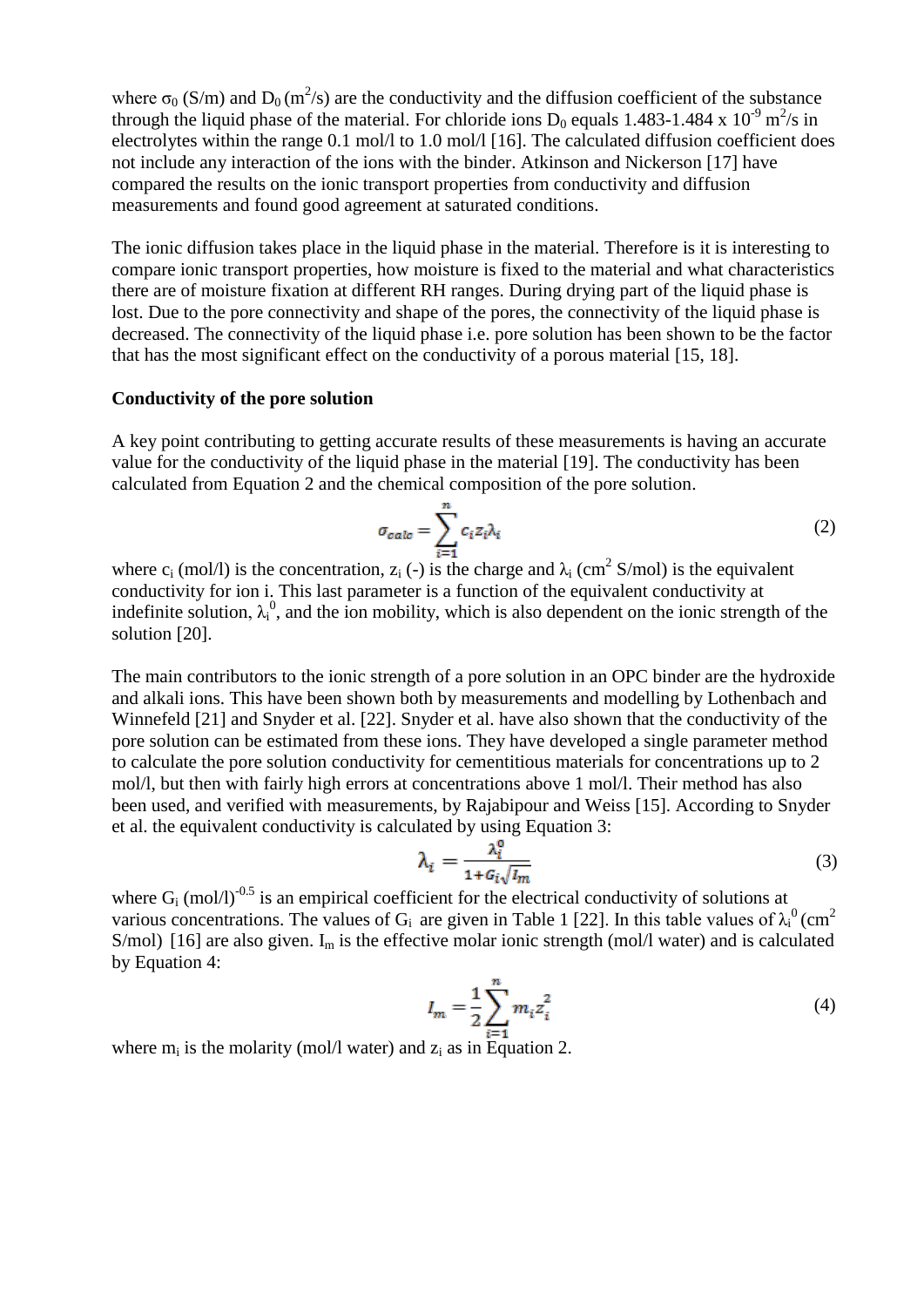| Ionic species | (cm <sup>2</sup> S/mol) | $G_i$ <sub>(mol/l)<sup>-0.5</sup></sub> |
|---------------|-------------------------|-----------------------------------------|
| $OH^-$        | 198.0                   | 0.353                                   |
| $Na+$         | 50.1                    | 0.733                                   |
| $\rm K^+$     | 73.5                    | 0.584                                   |

*Table 1 –Equivalent conductivity at infinite solution,*  $\lambda_i^0$  *and conductivity coefficients*  $G_i$  *at 25 °C.* 

#### **Concentration of hydroxides and alkalis**

The concentration of hydroxide and alkali ions were calculated by using a method by Taylor [\[23\]](#page-12-16). This requires the chemical composition of the OPC, the mix proportions, the porosity and the degree of hydration for the different minerals in the cement. Then the total amount of alkali,  $n_{\text{Na,total}}$  and  $n_{\text{K, total}}$  (mol) is calculated by Equation 5;

$$
n_{Na,total} = 2 \frac{C \varphi_{Na2O}}{M_{Na2O}}
$$
 (5)

where C (g) is the mass of cement,  $\varphi_{Na2O}$  (-) is the mass fraction of Na<sub>2</sub>O (equivalent for K<sub>2</sub>O) in the OPC and  $M_{Na2O}$  (g/mol) is the molar mass of Na<sub>2</sub>O (equivalent for K<sub>2</sub>O). The released alkali,  $n_{\text{Na.released}}$  and  $n_{\text{K.released}}$  (mol), is then calculated from the alkalis immediately released to the pore solution from highly soluble sulphate salts, and the alkalis continuously released during hydration from the different clinker phases, see Equation 6;

$$
n_{Na,released} = f_{Na,sulfate} n_{Na,total} + (1 - f_{Na,sulfate}) n_{Na,total} (\sum_{i} g_{Na,i} a_i \varphi_i)
$$
 (6)

where  $f_{\text{Na,sulphate}}$  (-) is the fraction of Na in the form of sulphates ( $f_{\text{Na,sulfates}}$ =0.35 and  $f_{K,subplate} = 0.55$  according to Pollitt and Brown [\[24\]](#page-12-17)),  $g_{Na,i}$  is the fraction of the non-sulfate alkalis in clinker phase,  $\alpha_i$  (-) and  $\varphi_i$  (-) are the degree of hydration and the mass fraction of the same clinker phase. The values for  $g_{Na,i}$  are given by Taylor [\[23\]](#page-12-16). In this study so far, the degree of hydration has been assumed similar for the different clinker phases, although the belite likely is less reacted than the other phases in the OPC system [\[25,](#page-12-18) [26\]](#page-12-19).

The released alkalis are then partly adsorbed on the solid phases in the paste and the main part of the adsorption in an OPC paste is on the C-S-H gel [\[23,](#page-12-16) [27,](#page-12-20) [28\]](#page-13-0). This also agrees with the findings of Brouwers and van Eijk [\[29\]](#page-13-1). Taylor [\[23\]](#page-12-16), Hong and Glasser [\[27\]](#page-12-20) and Stade [\[30\]](#page-13-2) has found distribution ratios  $R_d$ , for the partition of alkalis between the solid phase and the pore solution. For a fixed Ca:Si ratio of the C-S-H, these distribution ratios are independent of the concentration in the pore solution. However, Chen and Brouwers [\[31\]](#page-13-3) have found a similar dependence for sodium, but a nonlinear dependence for potassium. Here, the method by Chen and Brouwers has been used, since the variation in concentration will be fairly high due to the decreased amount of pore solution during drying. Their range of studied concentrations is larger than what has been studied by Taylor, and Hong and Glasser. Stade studied adsorption at higher temperatures.

The concentration of sodium,  $[Na^+]$  (mol/l) is then calculated by Equation 7:

$$
[Na^+] = \frac{n_{Na,relased}}{V_w + m_{C-S-H}R_{d,Na}}\tag{7}
$$

where  $V_w$  (l) is the volume of pore solution,  $R_d$  (l/g) is the distribution ratio which is 0.45 l/g [\[31\]](#page-13-3) and m<sub>C-S-H</sub> (g/g<sub>OPC</sub>) is the mass of C-S-H according to Equation 8 [\[32\]](#page-13-4):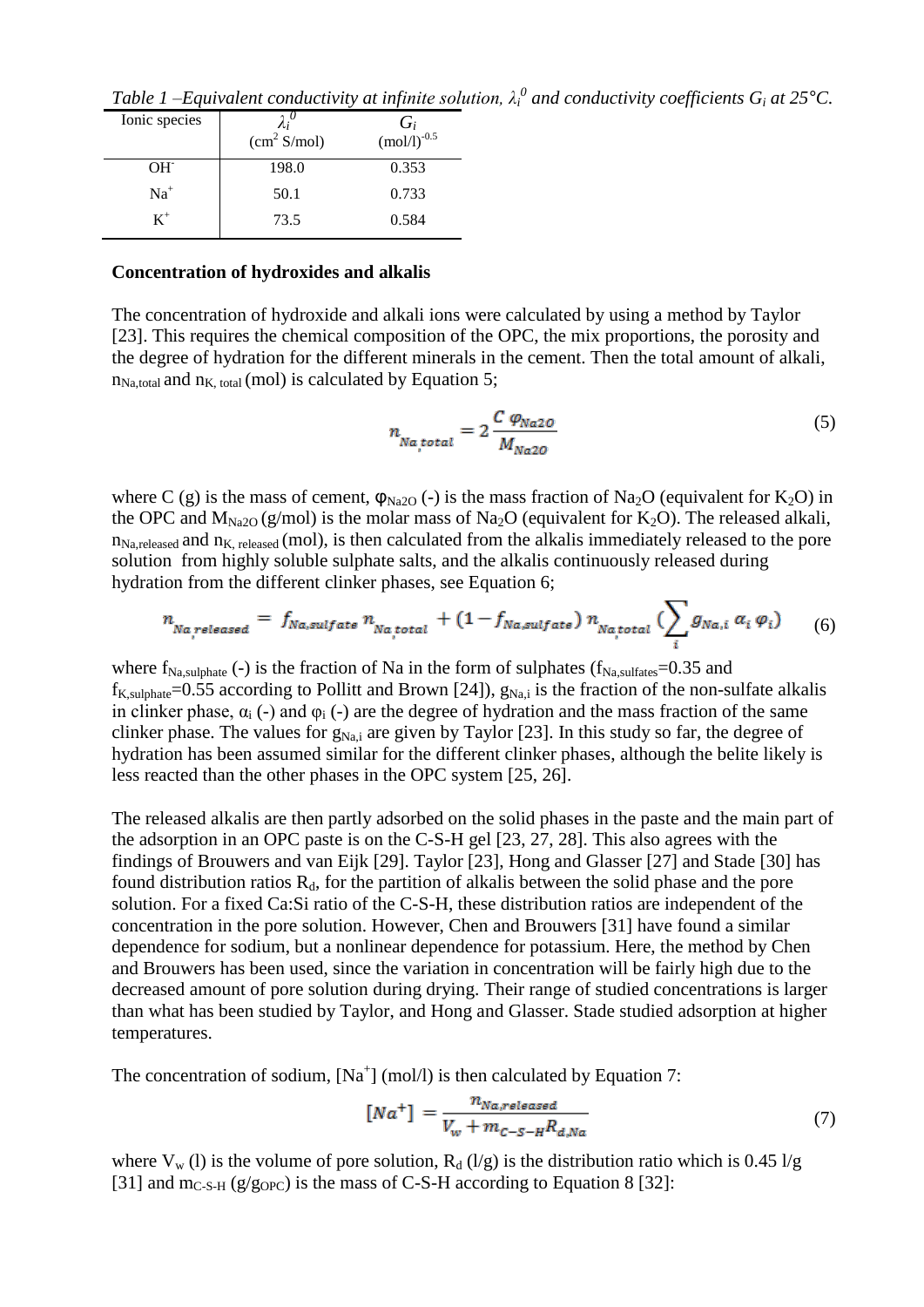$$
m_{C-S-H} = \alpha \ m_{OPC} \left( \sum_{i} \frac{M_{C-S-H} \varphi_i}{M_i} \right) \tag{8}
$$

where m<sub>OPC</sub> is the mass of cement (g),  $M_{C-S-H}$  is the molar mass of C-S-H (g/mol), which is assumed to have an average composition of  $C_{1.7}SH_4$  for the OPC binders,  $\varphi_i$  and  $M_i$  are the mass fraction (-) and the molar mass of the alite and belite in the OPC (g/mol) [\[32\]](#page-13-4).

The concentration of potassium,  $[K^+]$  (mol/l) is calculated by solving Equation 9 [\[31\]](#page-13-3):

$$
[K^+]V_w + 0.20[K^+]^{0.24}V_w m_{c-s-H} = n_{K, released}
$$
\n(9)

where  $V_w$ ,  $m_{C-S-H}$ , and  $n_{K. released}$  are calculated by 100g OPC for using Equation 9. Finally the concentration of hydroxide ions is calculated as the sum of the sodium and potassium ions[\[23\]](#page-12-16).

#### **METHODS**

The conductivity of a material is the inverse of its resistivity. For each material and RH, the resistance was measured with direct current and with one electrode covering each side of the sample. To get as little effect as possible from temperature effects, the measurements were performed in a room at 21-22°C. The effect of temperature on resistivity measurements has been reported by Polder [\[33\]](#page-13-5). This varies with moisture content and is approximately 3% and 5% /°K on a saturated and dry specimen, respectively. Polder also found that variation coefficients of 10% are good, and 20% are normal for resistivity measurements.

To ensure electrical contact over the whole surface, a humid sponge was used. A systematic decrease in resistance was observed when making several measurements on the same specimen. This could be caused by absorption of moisture in the part of the specimen closest to the sponge, and then a decrease in resistivity due to the increase of pore solution. To minimize this effect, only the first measurement was included in the results. [\[34\]](#page-13-6)

No method was found for estimation of the pore solution composition during non-saturated conditions and no measurements on samples were found in literature either. To estimate the effect of the increase in conductivity during drying, the volume of water acting as a solute for the ions has been decreased relative to the degree of saturation of the samples. A similar approach has been used by Rajabipour and Weiss [\[15\]](#page-12-8), but not using the same way of calculating the resulting concentrations.

The degree of saturation, S, has been calculated as the mass ratio of water at the different RH and the water lost during drying water cured specimens at 105°C. Depending on the fixation mechanism the moisture is more or less hardly bound to the material, and then also more or less likely to participate in ionic transport. The water that has reacted with the cement during hydration is chemically bound in the solid parts of the material and is unlikely to take part. At the other end of the range, there is free water in the largest capillary pores where ion diffusion can take place. Between those extremes, there is interlayer moisture between the C-S-H layers in the gel, and also adsorbed moisture on the solid walls in all pores in the material. The adsorbed moisture is differently hard bound depending on how far from the solid surface it is and then also how large the pore is [\[35\]](#page-13-7).

To verify the calculated conductivities, six synthetic solutions were prepared and their conductivity was measured experimentally. The results from the synthetic solutions were 3-4% lower than the calculated conductivities.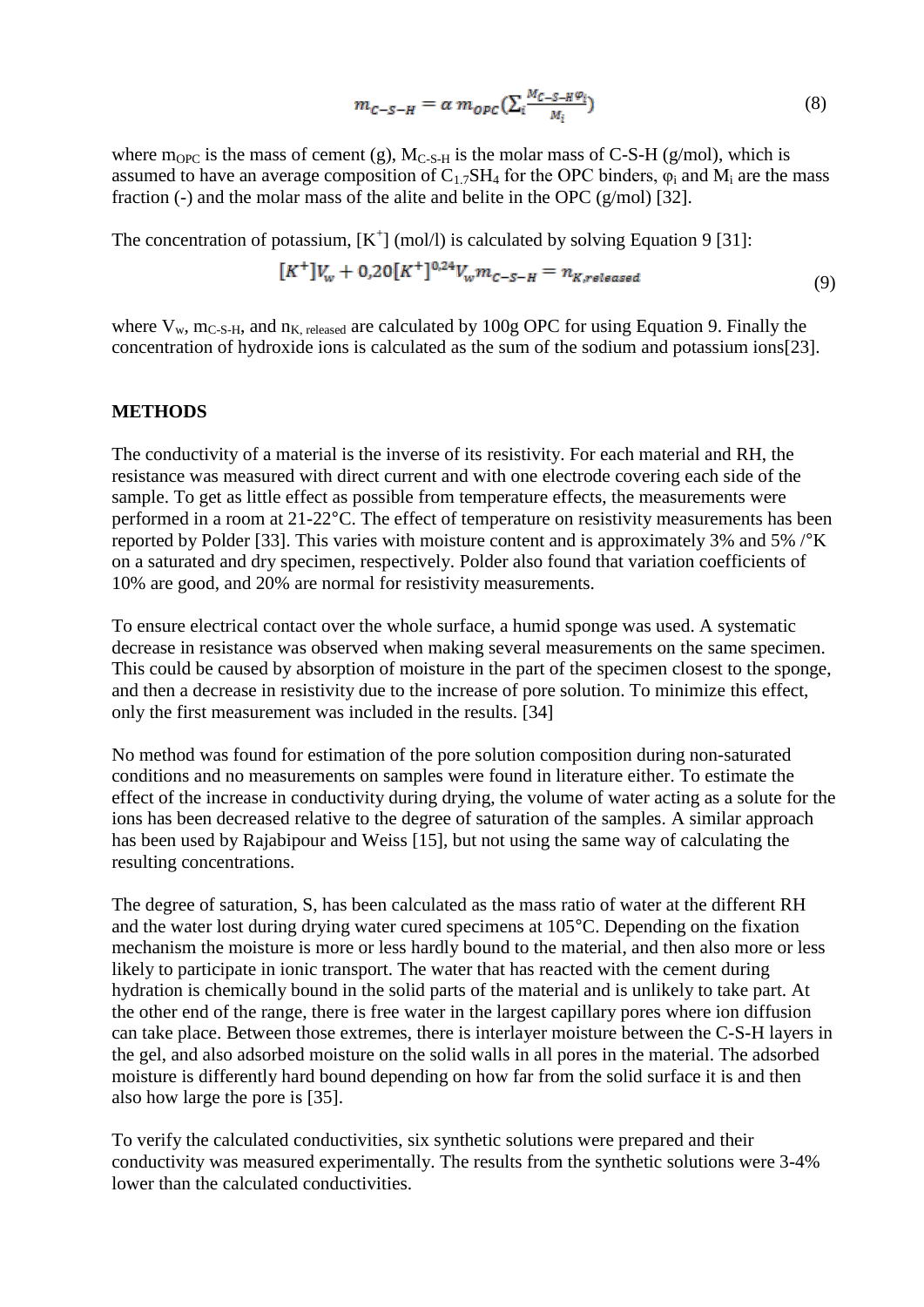### **MATERIALS**

Eight mortars with four different binders were used in this study. The binders were ordinary Portland cement CEM I 42.5N (OPC), OPC with 5% silica fume, and OPC with 40% and 70% ground granulated blast furnace slag (slag) respectively (all by weight). The chemical compositions of the cement and the slag are given in Table 2. Two water/binder (w/b) ratios, 0.38 and 0.53, were used. The w/b ratio is calculated by using an equivalent volume ratio, i.e. the relation volume of paste, to the volume of water, is constant for all binders. This gives a slight variation in w/b ratio for binders with slag and silica fume. A siliceous sand according to EN 196-1 was used as aggregate. For a detailed description of the composition of the mortars see Table 3.

| a)                                     |        |                                                                              |        | b)                             |                                  |                                                                       |        |  |
|----------------------------------------|--------|------------------------------------------------------------------------------|--------|--------------------------------|----------------------------------|-----------------------------------------------------------------------|--------|--|
| <b>Chemical Analysis</b><br><b>XRF</b> |        | <b>Mineralogical</b><br><b>Composition -</b><br><b>XRD/Rietveld analysis</b> |        |                                | <b>Chemical Analysis</b><br>-XRF | <b>Mineralogical</b><br>Composition -<br><b>XRD/Rietveld analysis</b> |        |  |
|                                        | g/100g |                                                                              | g/100g |                                | g/100g                           |                                                                       | g/100g |  |
| SiO <sub>2</sub>                       | 19,88  | Alite                                                                        | 66,66  | SiO <sub>2</sub>               | 36,11                            | Amorphous                                                             | 96,67  |  |
| $Al_2O_3$                              | 4,47   | <b>Belite</b>                                                                | 8,42   | $Al_2O_3$                      | 9,87                             | Gypsum                                                                | 2,34   |  |
| Fe <sub>2</sub> O <sub>3</sub>         | 2,96   | Aluminate                                                                    | 6,17   | Fe <sub>2</sub> O <sub>3</sub> | 0,43                             | Anhydrite                                                             | 0,17   |  |
| CaO                                    | 63,49  | Ferrite                                                                      | 9,60   | CaO                            | 42,25                            | Merwinite                                                             | 0,82   |  |
| MgO                                    | 1,77   | Arcanite                                                                     | 1,60   | MgO                            | 7,26                             |                                                                       |        |  |
| $K_2O$                                 | 0,858  | Free Lime                                                                    | 0,06   | $K_2O$                         | 0,41                             |                                                                       |        |  |
| Na <sub>2</sub> O                      | 0,169  | Portlandite                                                                  | 0,47   | Na <sub>2</sub> O              | 0,28                             |                                                                       |        |  |
| TiO <sub>2</sub>                       | 0.318  | Periclase                                                                    | 0.49   | TiO <sub>2</sub>               | 0,61                             |                                                                       |        |  |
| $Mn_2O_3$                              | 0,046  | Gypsum                                                                       | 1.17   | $Mn_2O_3$                      | 0,35                             |                                                                       |        |  |
| $P_2O_5$                               | 0,219  | Hemihydrate                                                                  | 2,18   | $P_2O_5$                       | 0,01                             |                                                                       |        |  |
| SrO                                    | 0,049  | Calcite                                                                      | 3,11   | SrO                            | 0,07                             |                                                                       |        |  |
| Cl                                     | 0,028  | Anhydrite                                                                    | 0.10   | BaO                            | 0,08                             |                                                                       |        |  |
| F                                      | < 0.1  |                                                                              |        | C <sub>1</sub>                 | < 0.005                          |                                                                       |        |  |
| ZnO                                    | 0,015  |                                                                              |        | F                              | < 0.1                            |                                                                       |        |  |
| Cr <sub>2</sub> O <sub>3</sub>         | 0,012  |                                                                              |        | SO <sub>3</sub>                | 3,3                              |                                                                       |        |  |
| SO <sub>3</sub>                        | 2,96   |                                                                              |        |                                |                                  |                                                                       |        |  |

*Table 2 –Composition of a) the OPC b) the slag* 

*Table 3 – Composition of the mortars. Quantities are given in kg/m<sup>3</sup>* 

| Cement/SCM  | 100/0 | 95/5                     | 60/40                    | 30/70           | 100/0                    | 95/5              | 60/40                    | 30/70 |
|-------------|-------|--------------------------|--------------------------|-----------------|--------------------------|-------------------|--------------------------|-------|
| w/b         | 0.380 | 0.381                    | 0.391                    | 0.386           | 0.530                    | 0.531             | 0.539                    | 0.545 |
| Cement      | 516   | 406                      | 308                      | 153             | 436                      | 484               | 260                      | 129   |
| Slag        | -     | $\overline{\phantom{a}}$ | 206                      | 357             | $\overline{\phantom{a}}$ | $\qquad \qquad -$ | 174                      | 302   |
| Silica Fume | -     | 21                       | $\overline{\phantom{0}}$ | $\qquad \qquad$ | -                        | 25                | $\overline{\phantom{a}}$ | -     |
| Water       | 196   | 204                      | 198                      | 200             | 231                      | 239               | 234                      | 235   |
| Normsand    | 1548  | 1607                     | 1543                     | 1531            | 1525                     | 1574              | 1519                     | 1508  |
| Plastisizer | 1.18  | 1.06                     | 0.94                     | 0.96            | -                        | -                 |                          |       |
|             |       |                          |                          |                 |                          |                   |                          |       |

The mortars were casted in blocks  $60x25x25$  cm<sup>3</sup>, which were demolded one day after casting, and then put into water (tap water) for wet curing. The properties of the materials that were determined adjacent to casting are given in Table 4. After one week, cores of 50 mm diameter were drilled horizontally out of the blocks. The cores were immediately put back into their holes for further wet curing. The reason for keeping the samples in their blocks was to minimize the volume of water, to get as little effect as possible from leaching. After two months the cores were cut into discs with a thickness of 15 mm and 45 mm, respectively, and again put back into their holes.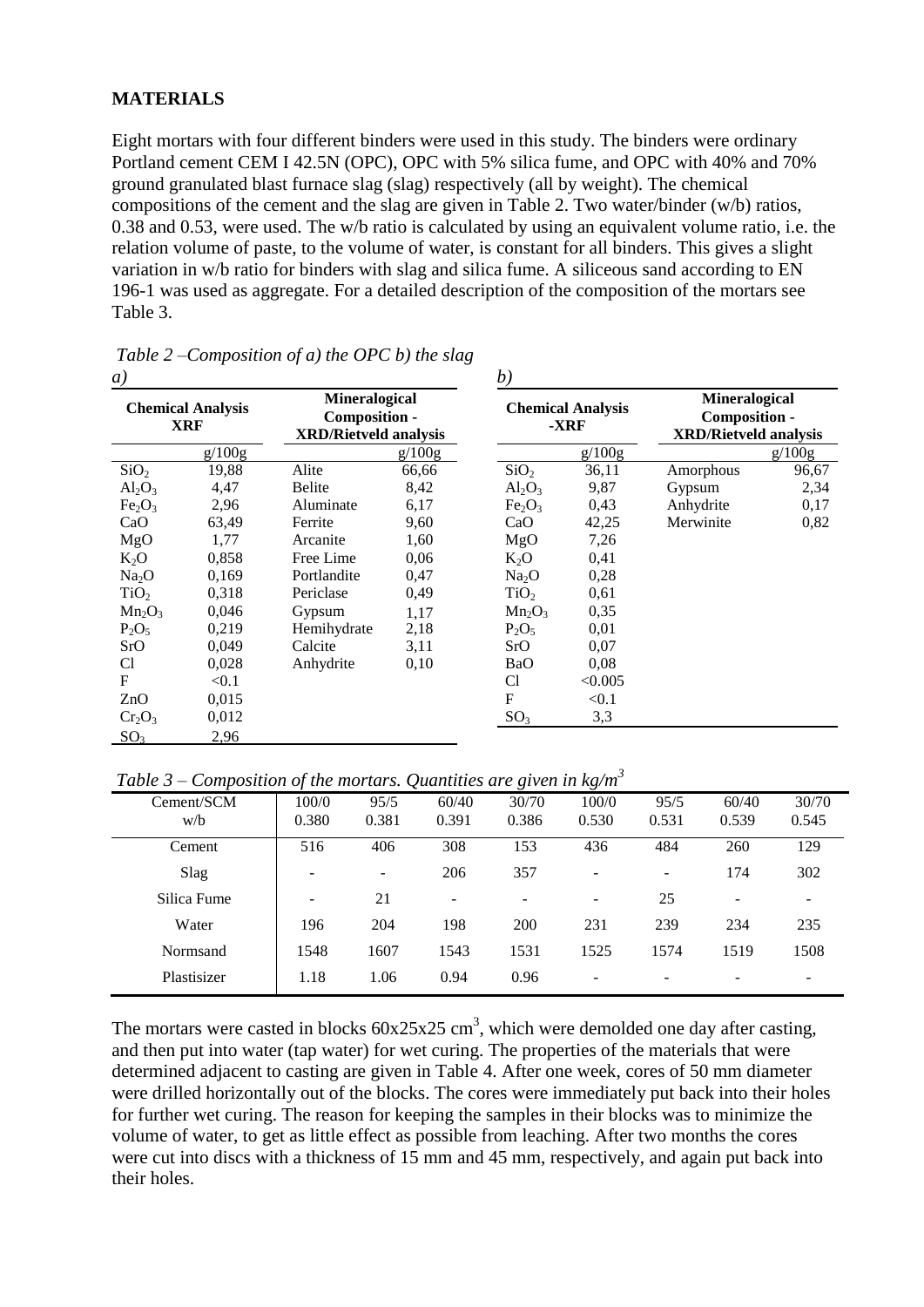| $\cdot$                                                      |       |       |       |       |       |       |       |       |
|--------------------------------------------------------------|-------|-------|-------|-------|-------|-------|-------|-------|
| Cement/SCM                                                   | 100/0 | 95/5  | 60/40 | 30/70 | 100/0 | 95/5  | 60/40 | 30/70 |
| w/b                                                          | 0.380 | 0.381 | 0.386 | 0.391 | 0.530 | 0.531 | 0.539 | 0.545 |
| Plastic density $(kg/m^3)$                                   | 2256  | 2253  | 2236  | 2208  | 2198  | 2203  | 2199  | 2201  |
| Air content $(\%)$                                           | 6.4   | 6.0   | 6.5   | 6.9   | 6.1   | 6.0   | 5.7   | 5.0   |
| Compressive strength age<br>28days (MPa)                     | 72.4  | 81.4  | 74.5  | 55.6  | 51.0  | 59.8  | 40.7  | 29.4  |
| Porosity                                                     | 15    | 18    | 16    | 16    | 17    | 19    | 18    | 20    |
| (% )                                                         |       |       |       |       |       |       |       |       |
| NT Build 492 $D_{nssm}$<br>$(10^{-12} \text{ m}^2/\text{s})$ | 10,5  | 1,7   | 2,9   | 4,3   | 15,9  | 1,6   | 3,2   | 5,7   |

*Table 4 – Properties of the mortars.*

Conditioning the samples to different humidity started three months after casting. The samples were moved stepwise to drier and drier humidity to avoid surface cracking. There was a  $CO<sub>2</sub>$ absorbent in each climate box for minimizing the effects of carbonation. The humidity used were  $20^{\circ}$ C and "100"%, 97.5%, 94%, 91%, 85%, 75%, 59%, and 33% RH. The humidity was kept with saturated salt solutions [\[36\]](#page-13-8). During conditioning the mass of the samples were determined to assess how much water that had evaporated from the pore solution between the different RH stages. When the sample masses were stable, the samples were moved to the next climate box. Three discs were conditioned for each mortar and in each climate.

The mass changes during conditioning have been used to determine the points for the specified RH on the desorption isotherm for the materials. The porosity after 14 months wet curing was determined from drying the samples at  $105^{\circ}$ C. The density is assumed to be  $1.00$ g/cm<sup>3</sup> for all water evaporated from the samples. The volumes of the samples were determined after drying and vacuum saturation. At the same age, the non-steady state migration coefficient for chloride was determined with the standardized method NT Build 492 [\[37\]](#page-13-9). The measured properties are given in Table 4.

# **RESULTS AND DISCUSSION**

So far in this study, resistivity measurements have been performed on specimens for the specified climates, except 33% RH, which are still not balanced with the climate. Calculations of the pore solution conductivity have been done for the OPC binders. If not else stated, points in graphs represent an average of measurements on three specimens,.

### **Resistivity measurements**

In Figure 1 the conductivity related to the conductivity at 100% RH is shown. From this figure, it is clear that there is a large drop in conductivity when going just below 100% RH. It can also be seen that for the specimens in equilibrium with 59% RH, all the mortars with the same w/b ratio shows the same value of the relation σ / σ(100% RH). Between those two boundaries there is a variation between the different binders. It seems that binders with slag have a steeper drop in conductivity. A detailed analysis of this will be performed after the correction of the pore solution conductivity has been done. Another way of looking at the results is as a function of degree of saturation, which is shown in Figure 2. The variation between the different binders is somewhat smaller when the relative conductivity is related to the degree of saturation, S, than when it is related to the RH.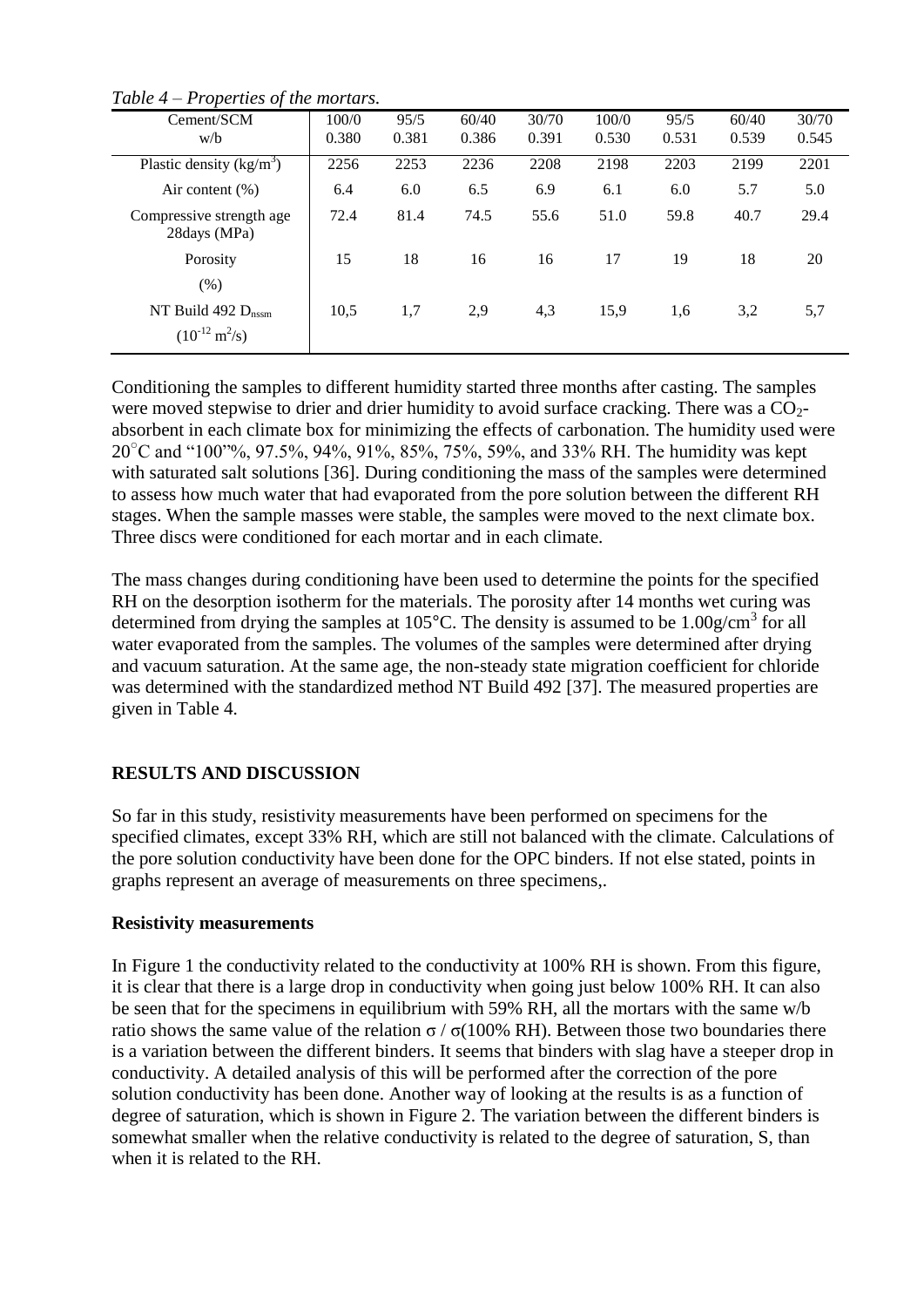In a model by Saetta et al. [\[38\]](#page-13-10) a numerical relationship is used for the changes in diffusion coefficient with moisture content. This relationship includes  $h_c$  which is defined as the RH at where the diffusion coefficient loses half its value. In the study Saetta et al. then evaluates the model by comparing its results with experimental results for OPC binders. Even though some authors [\[9,](#page-12-2) [10,](#page-12-3) [39,](#page-13-11) [40\]](#page-13-12) have found good agreement with this model and  $h_c$  equals 0.75 for OPC binders, a fixed value cannot be confirmed by this study. From Figure 1 and Figure 2, it seems to be dependent on binder composition and w/b ratio.



*Figure 1 – All binders plotted, relative conductivity vs. RH.*



*Figure 2 – The relative conductivity vs. degree of saturation.* 

Figure 3 shows the desorption isotherm and the conductivities of the materials with w/b ratio 0.38. By comparing these two graphs, it can be seen that for all binders, the change in conductivity is very small in the flat part of the desorption isotherm, i.e. when the moisture changes are small, the changes in conductivity are small too. However, the desorption isotherm generally drops again between 85% and 75% RH, whereas the conductivity drops between 91% and 85%. From this figure it is also clear that there is a relation between the moisture ratio in the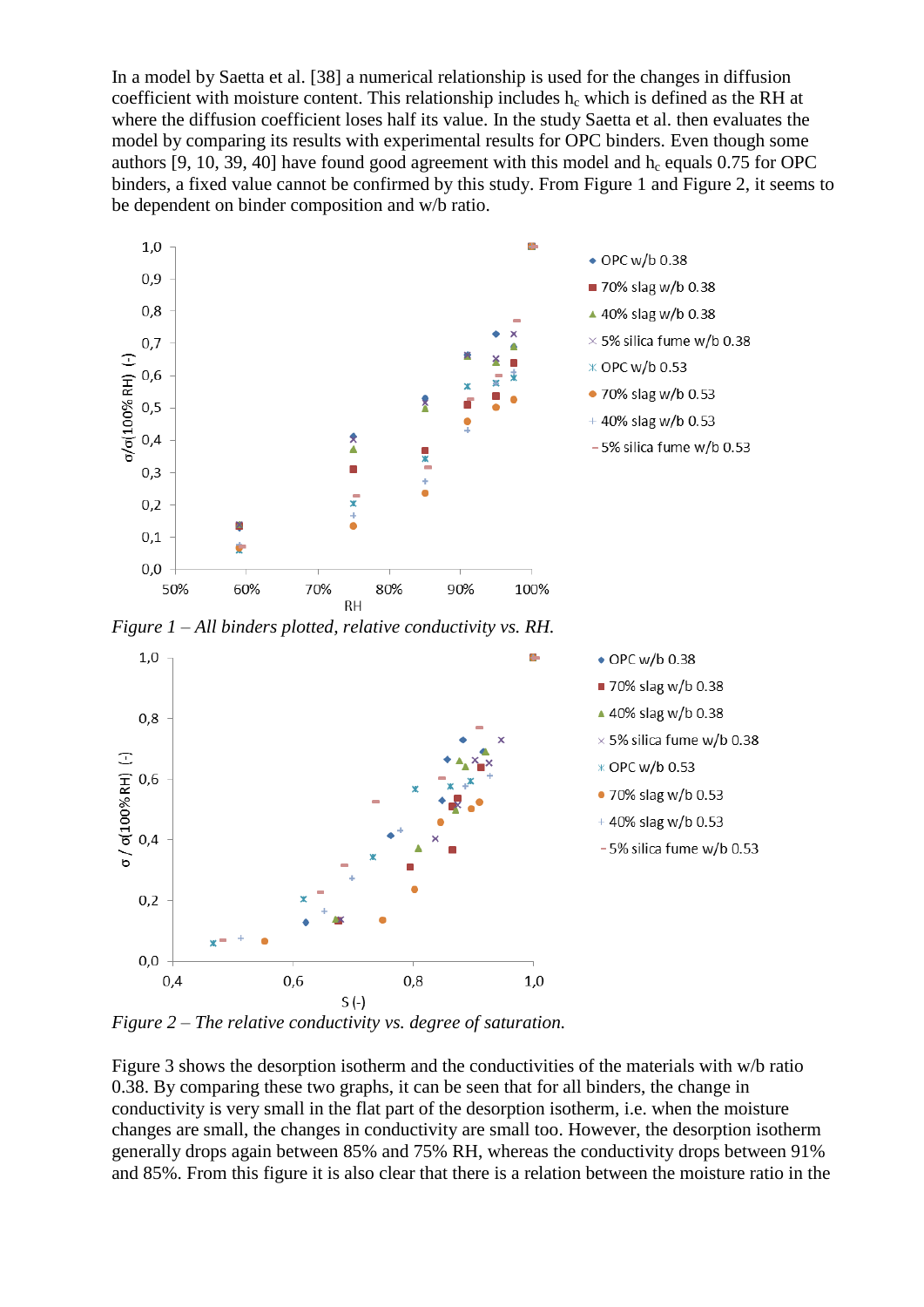material and its conductivity, but for the continued evaluation of this, the pore solution conductivity needs to be taken into account, and also results from a microstructural analysis.



*Figure 3 - a) Results of resistivity measurements on mortars with w/b 0.38, as a function of moisture ratio. b) The points on the desorption isotherm for the samples measured in a)* 

The conductivity of all materials shows a similar pattern for the relation between the different w/b ratios. As can be seen in Figure 4, the curves for the different w/b ratios intersect each other both for the overall conductivity of the materials and the desorption isotherm. At higher RH, diffusion in large capillary pores dominates the transport, and the mortar with higher w/b ratio has a larger transport. The mortar with the lower w/b ratio and larger amount of binder has more small capillary pores and gel pores, and at a certain point these pores dominate the transport and the diffusion in this material is larger. This point is not similar in the different binders, and it is not possible to state its position before the correction of the pore solution composition is done.



*Figure 4 – a) Results of resistivity measurements on mortars with OPC+5% silica fume, as a function of RH. Each specimen is plotted as an individual point. b) The points on the desorption isotherm for the samples measured in a).*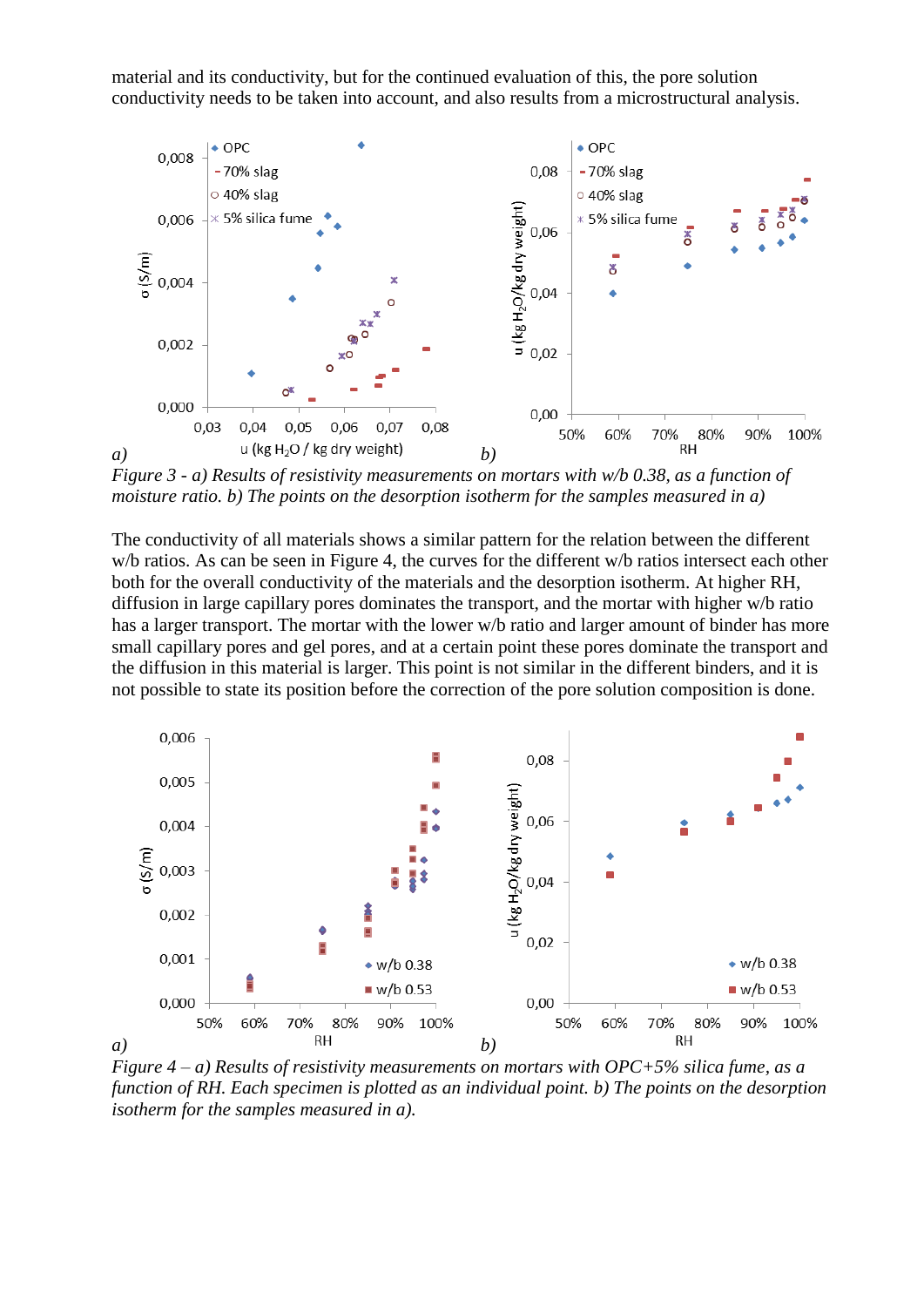### **Calculation of the chloride diffusion coefficient for the OPC binders**

For the mortars with OPC binders, the pore solution composition, its conductivity and the chloride diffusion coefficient have been calculated at different degrees of saturation. To do this, the degree of hydration of the cement was assumed to be the same for all clinker phases. Then the degree of hydration is so far assumed to be 0.7 for w/b ratio 0.38 and 0.9 for w/b 0.53. This is an estimation which will be replaced by the results from the microstructural characterisation later in this study.

All water that was lost during the drying phase at 105°C, is included in the calculation of the composition of the pore solution and the desorption isotherms. This is an overestimation since some of the chemically bound water is lost at higher RH [\[26\]](#page-12-19), and this hard drying also induces micro cracks and changes the microstructure. Baroghel-Bouny [\[35\]](#page-13-7) found a 13.5% difference when comparing drying at 105<sup>o</sup>C with drying at room temperature with silica gel, which gives 3% RH. Much is known about moisture in cementitios materials, but what part that acts as a solvent for the ions and what part that is able to contribute to ion transport, is still an open question. The assumption about whether water acts as a solvent for the ions in this study, will underestimate the increase in concentration of the pore solution during the drying process and overestimate the moisture ratio at the specified RHs.

The decrease in RH may also affect the water content in the hydrates and here the primary interest is the C-S-H, which may affect the adsorption of alkalis. The stability of other solids may also be affected by the decreased RH, which also effects the composition of the pore solution [\[41,](#page-13-13) [42\]](#page-13-14).

The calculated alkali concentrations and conductivities are given in Figure 5. The behaviour of the diffusion coefficient compared to the desorption isotherm was the same as for the conductivity, but with a slight change in the intersection point, as can be seen in Figure 6.



*Figure 5 – a) Calculated alkali concentrations depending on the degree of saturation. b) Calculated conductivities of the pore solutions depending on the degree of saturation.*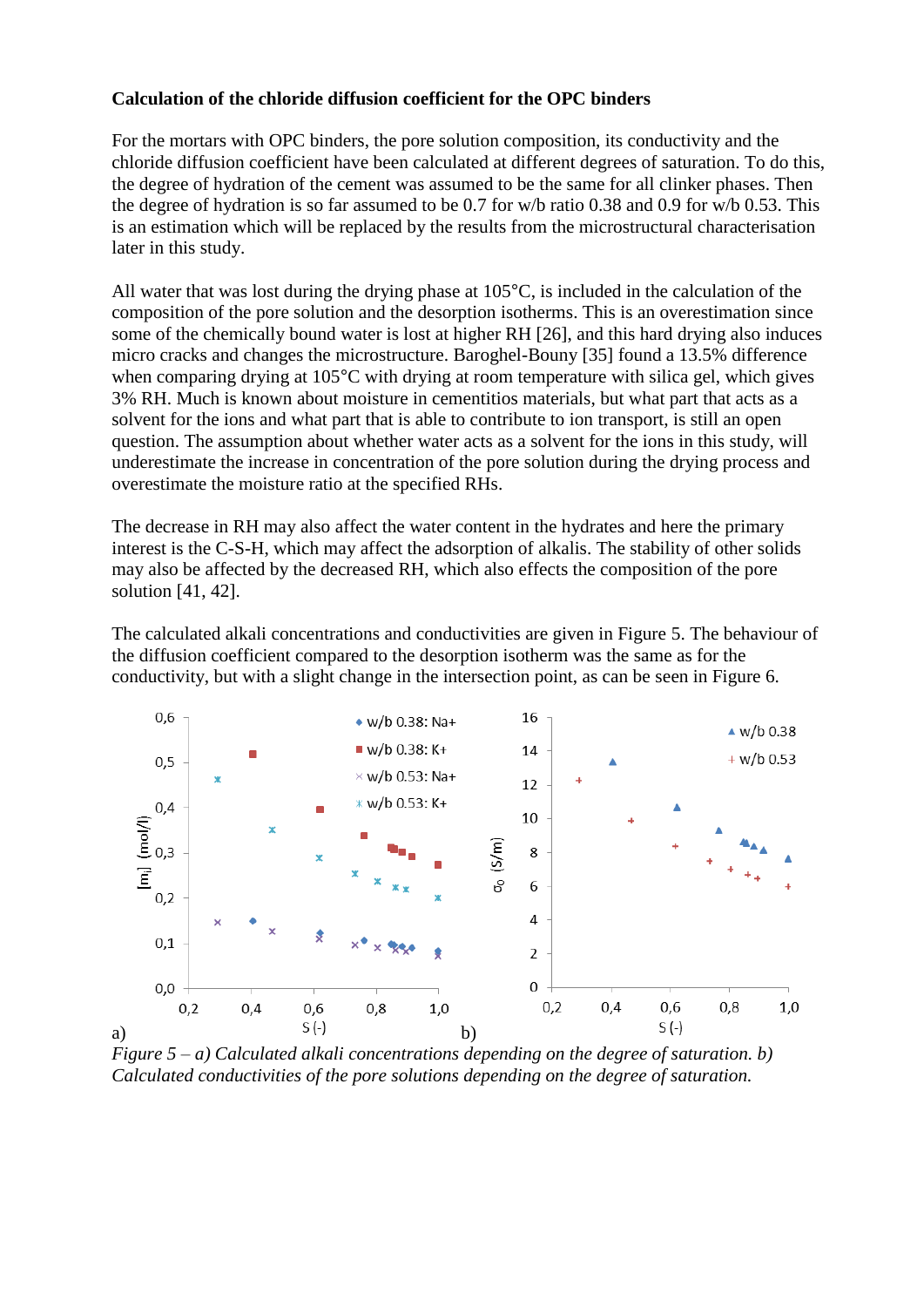

*Figure 6 – a) Calculated chloride diffusion coefficients for the OPC binders. b) The points on the desorption isotherm for the samples measured in a)* 

Baroghel-Bouny et al. [\[4\]](#page-11-3) used the work by Francy [\[12\]](#page-12-5) and assumed a similar behaviour for the diffusion coefficient for the different w/b ratios. Buchwald [\[11\]](#page-12-4) proposed a dependence on the degree of saturation which has been used in the model by Baroghel-Bouny et al. as the relative chloride diffusion coefficient given in Equation 10. In Figure 7 the relative diffusion coefficient is shown as a function of degree of saturation, S. These results show that for this OPC, the w/b ratio does not affect the relation between the relative diffusion coefficient and the degree of saturation.

$$
dr_{Cl^-} = \frac{D_{Cl^-}(s)}{D_{Cl^-}(s=1)} = S^{\lambda}
$$
 (10)

From Francy's work Baroghel-Bouny et al. have found  $\lambda = 6$ . Using the same relation on the results presented in Figure 7 yields  $\lambda$ =4.5. Francy also concluded that there does not seem to be any transport when the degree of saturation is lower than 0.50. The results in Figure 7 show that at this level of saturation, the diffusion is only 4% of the value at saturation. Though, it should be pointed out that this is the result of three specimens from one binder composition.



*Figure 7 – Relative diffusion coefficient vs. degree of saturation for the OPC binders.*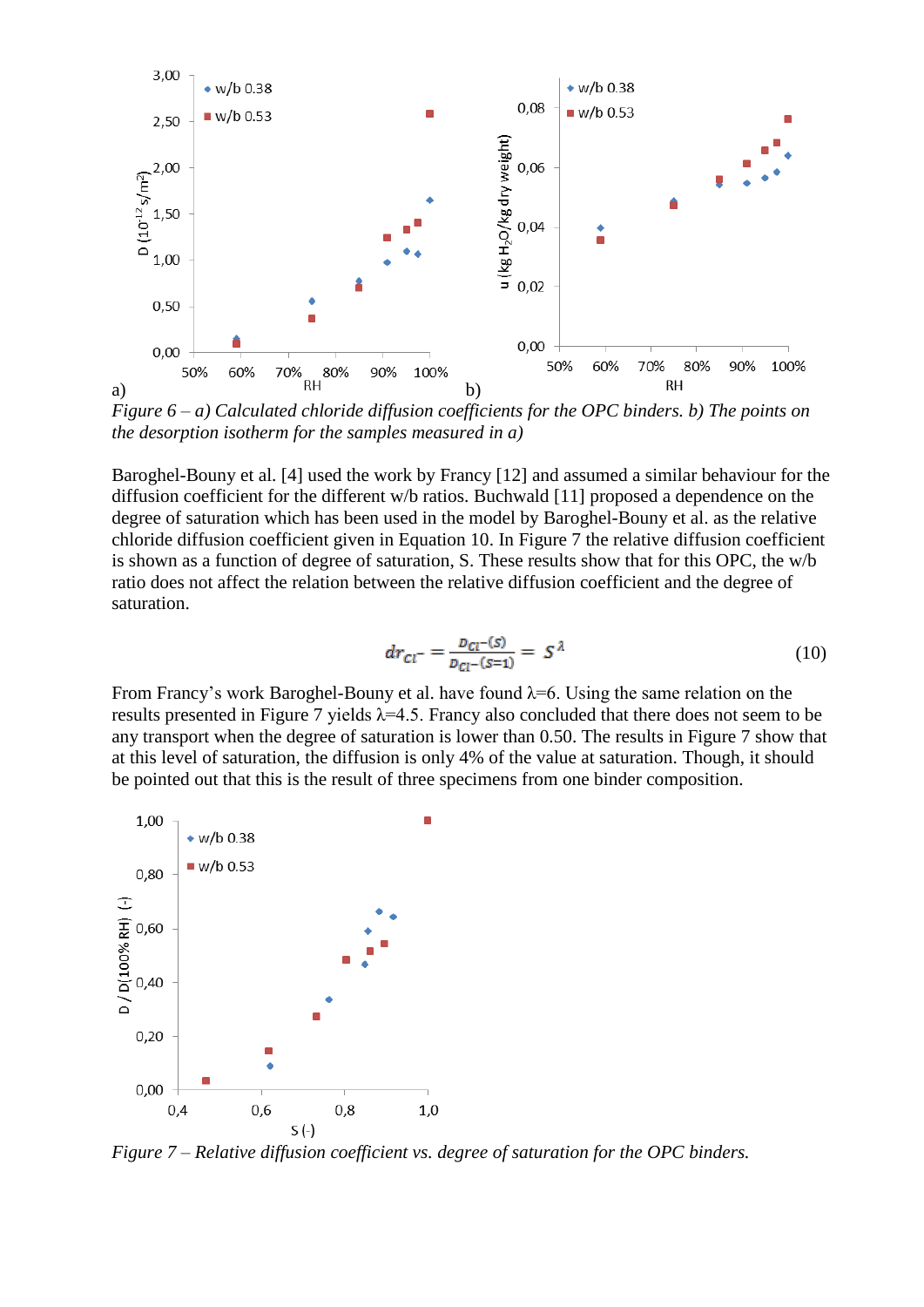# **CONCLUSIONS**

The available results can constitute major input data for models of chloride transport in nonsaturated materials.

The study will be continued with calculations of the pore solution conductivity of the blended binders, and then a calculation of the chloride diffusion coefficients for the materials with those binders. Measurements on the specimens in equilibrium with 33% RH will be done and included in the results. It can be expected from Figure 4 that the diffusion coefficients will be close to zero at this low RH.

From the results of this study, one can draw the conclusion that the conductivity of the studied mortars is closely related to the desorption isotherm and the moisture content in the material. At high RH, the mortars with high w/b ratio have a higher conductivity than the mortars with low w/b ratio, as expected. When the RH is decreased, and the major transport paths in the large capillary pores are emptied, at some point, the mortars with low w/b ratio have higher conductivity. From the results of the OPC binders, where the pore solution composition have been taken into account, it is clear that the variation of the diffusion coefficient with RH shows the same behaviour as the conductivity.

From the results from calculation of the chloride diffusion coefficient for the OPC binders, it is shown that for this binder, the dependence of the relative diffusion coefficient on the degree of saturation is similar for the two w/b ratios.

# **ACKNOWLEDGEMENTS**

The authors are grateful to NanoCem for the funding of the project, and to Bo Johansson and Jean-François Bouteloup for their kind help with the experiments.

# **REFERENCES**

- <span id="page-11-0"></span>1. Neville, A., "Chloride attack of reinforced concrete: an overview"*.* Materiaux et constructions, 1995. 28: p. 63-70.
- <span id="page-11-1"></span>2. Nilsson, L.-O., A. Andersen, T. L., and P. Utgenannt, "Chloride ingress data from field exposure in a Swedish road environment". Report P-00:5, Department of Building Materials, Chalmers University of Technology. Göteborg, Sweden, 2000.
- <span id="page-11-2"></span>3. Tang, L., "A Collection of Chloride and Moisture Profiles from the Träslövsläge Field Site ─ From 0.5 up to 10 years investigations". Report P-03:3, Department of Building Materials, Chalmers University of Technology. Göteborg, Sweden, 2003.
- <span id="page-11-3"></span>4. Baroghel-Bouny, V., M. Thiéry, and X. Wang, "Modelling of isothermal coupled moisture-ion transport in cementitious materials"*.* Cement and Concrete Research, 2011. 41(8): p. 828-841.
- <span id="page-11-4"></span>5. Samson, E., J. Marchand, K.A. Snyder, and J.J. Beaudoin, "Modeling ion and fluid transport in unsaturated cement systems in isothermal conditions"*.* Cement and Concrete Research, 2005. 35(1): p. 141-153.
- <span id="page-11-5"></span>6. Glasser, F.P., J. Marchand, and E. Samson, "Durability of concrete - degradation phenomena involving detrimental chemical reactions"*.* Cement and Concrete Research, 2008. 38: p. 226-46.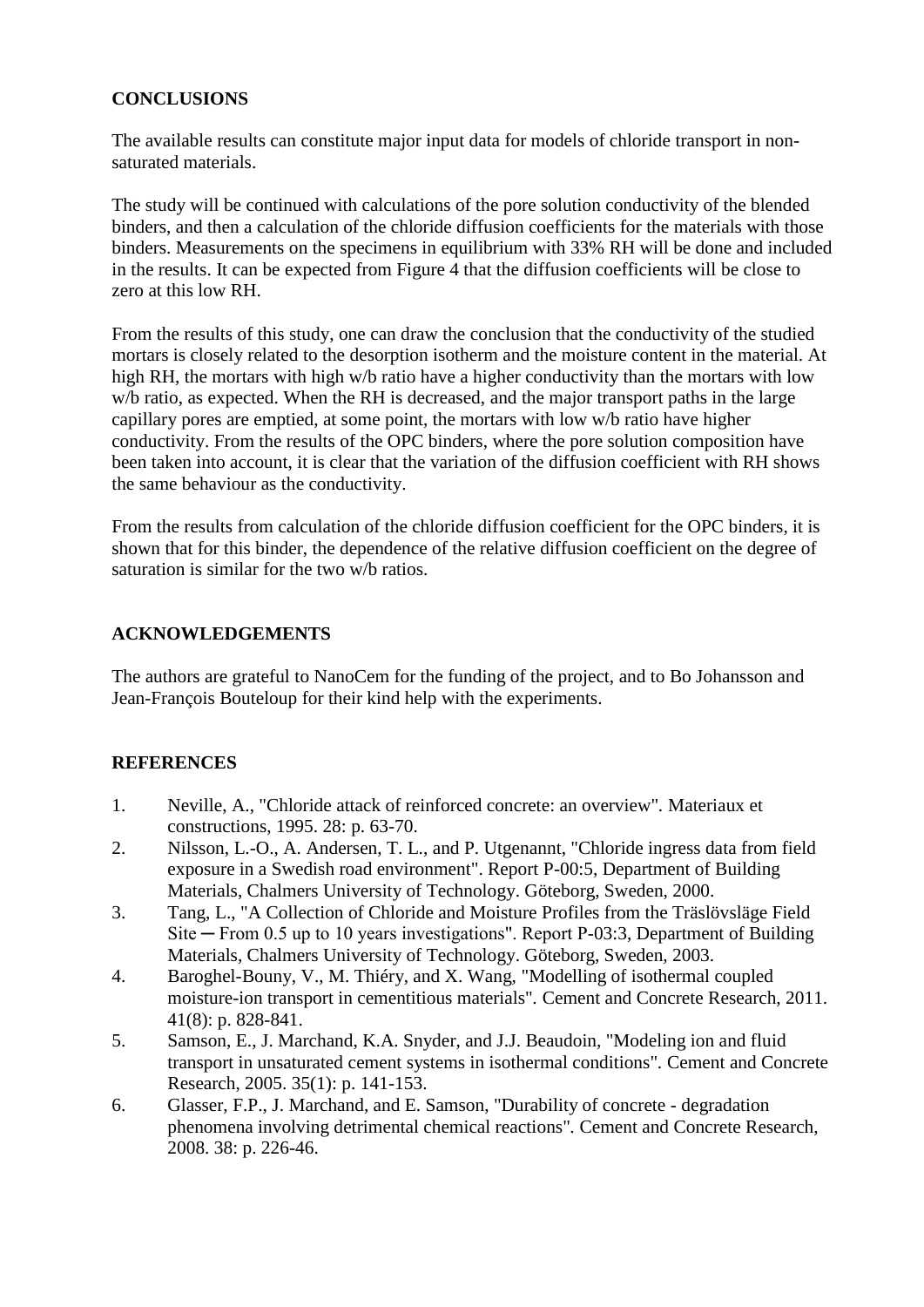- <span id="page-12-0"></span>7. Guimarães, A.T.C., M.A. Climent, G.d. Vera, F.J. Vicente, F.T. Rodrigues, and C. Andrade, "Determination of chloride diffusivity through partially saturated Portland cement concrete by a simplified procedure"*.* Construction and Building Materials, 2011. 25(2): p. 785-790.
- <span id="page-12-1"></span>8. Climent, M.A., G. de Vera, J.F. López, E. Viqueira, and C. Andrade, "A test method for measuring chloride diffusion coefficients through nonsaturated concrete: Part I. The instantaneous plane source diffusion case"*.* Cement and Concrete Research, 2002. 32(7): p. 1113-1123.
- <span id="page-12-2"></span>9. Vera, G.d., M.A. Climent, E. Viqueira, C. Antón, and C. Andrade, "A test method for measuring chloride diffusion coefficients through partially saturated concrete. Part II: The instantaneous plane source diffusion case with chloride binding consideration"*.* Cement and Concrete Research, 2007. 37: p. 714–724.
- <span id="page-12-3"></span>10. Nielsen, E.P. and M.R. Geiker, "Chloride diffusion in partially saturated cementitious material"*.* Cement and Concrete Research 2003. 33: p. 133-138.
- <span id="page-12-4"></span>11. Buchwald, A. "Determination of the Ion Diffusion Coefficient in Moisture and Salt Loaded Masonry Materials by Impedance Spectroscopy". in Proc. Third International Ph.D. Symposium. 2000. Vienna, Austria.
- <span id="page-12-5"></span>12. Francy, O., "Modélisation de la pénétration des ions chlorures dans les mortier partiellement saturés en eau"*.* PhD, Univeristé Paul Sabatier. Toulouse 1998.
- <span id="page-12-6"></span>13. Nilsson, L.-O. "A numerical model for combined diffusion and convection of chloride in non-saturated concrete". in Second Int. RILEM workshop "Testing and modelling chloride ingress into concrete". 2000. Paris.
- <span id="page-12-7"></span>14. Rajabipour, F., "In situ electrical sensing and material health monitoring of concrete structures"*.* PhD, Purdue University. Indiana 2006.
- <span id="page-12-8"></span>15. Rajabipour, F. and J. Weiss, "Electrical conductivity of drying cement paste"*.* Materials and Structures, 2007. 40(10): p. 1143-1160.
- <span id="page-12-9"></span>16. "CRC handbook of chemistry and physics. 56th edition". Journal of the American Chemical Society, ed. R.C. Weast. 1975, Washington, DC, USA: ACS.
- <span id="page-12-10"></span>17. Atkinson, A. and A.K. Nickerson, "The diffusion of ions through water-saturated cement"*.* Journal of Materials Science, 1984. 19(9): p. 3068-3078.
- <span id="page-12-11"></span>18. Chen, W., Y. Li, and Z. Shui. "Percolation of phases in hydrating cement paste at early ages: an experimental and numerical study". in Proc. XIII ICCC. 2011. Madrid.
- <span id="page-12-12"></span>19. Rajabipour, F., J. Weiss, and D.M. Abraham. "Insitu electrical conductivity measurements to assess moisture and ionic transport in concrete". in Advanced in Concrete through Science and Engineering; Proceedings of the International RILEM Symposium. 2004. Evanston, Illinois.
- <span id="page-12-13"></span>20. Bockris, J.O.M. and A.K.N. Reddy, "Modern Electrochemistry 1 Ionics". Vol. 1. 2002, New York, Boston, Dordrecht, London, Moscow: Kluwer Academic Publishers.
- <span id="page-12-14"></span>21. Lothenbach, B. and F. Winnefeld, "Thermodynamic modelling of the hydration of Portland cement"*.* Cement and Concrete Research, 2006. 36(2): p. 209-226.
- <span id="page-12-15"></span>22. Snyder, K.A., X. Feng, B.D. Keen, and T.O. Mason, "Estimating the electrical conductivity of cement paste pore solutions from OH-, K+ and Na+ concentrations"*.* Cement and Concrete Research, 2003. 33(6): p. 793-798.
- <span id="page-12-16"></span>23. Taylor, H.F.W., "A method for predicting alkali ion concentrations in cement pore solutions"*.* Advances in Cement Research, 1987. 1: p. 5-16.
- <span id="page-12-17"></span>24. Pollitt, H.W.W. and A.W. Brown. "The distribution of alkalis in Portland cement clinker". in 5th ISCC. 1969. Tokyo: Cement Association of Japan.
- <span id="page-12-18"></span>25. Kocaba, V., "Development and Evaluation of Methods to Follow Microstructural Development of Cementitious Systems Including Slags"*.* PhD, EPFL. Lausanne 2009.
- <span id="page-12-19"></span>26. Taylor, H.F.W., "Cement Chemistry". 1990, London: Academic Press.
- <span id="page-12-20"></span>27. Hong, S.-Y. and F.P. Glasser, "Alkali binding in cement pastes: Part I. The C-S-H phase"*.* Cement and Concrete Research, 1999. 29(12): p. 1893-1903.